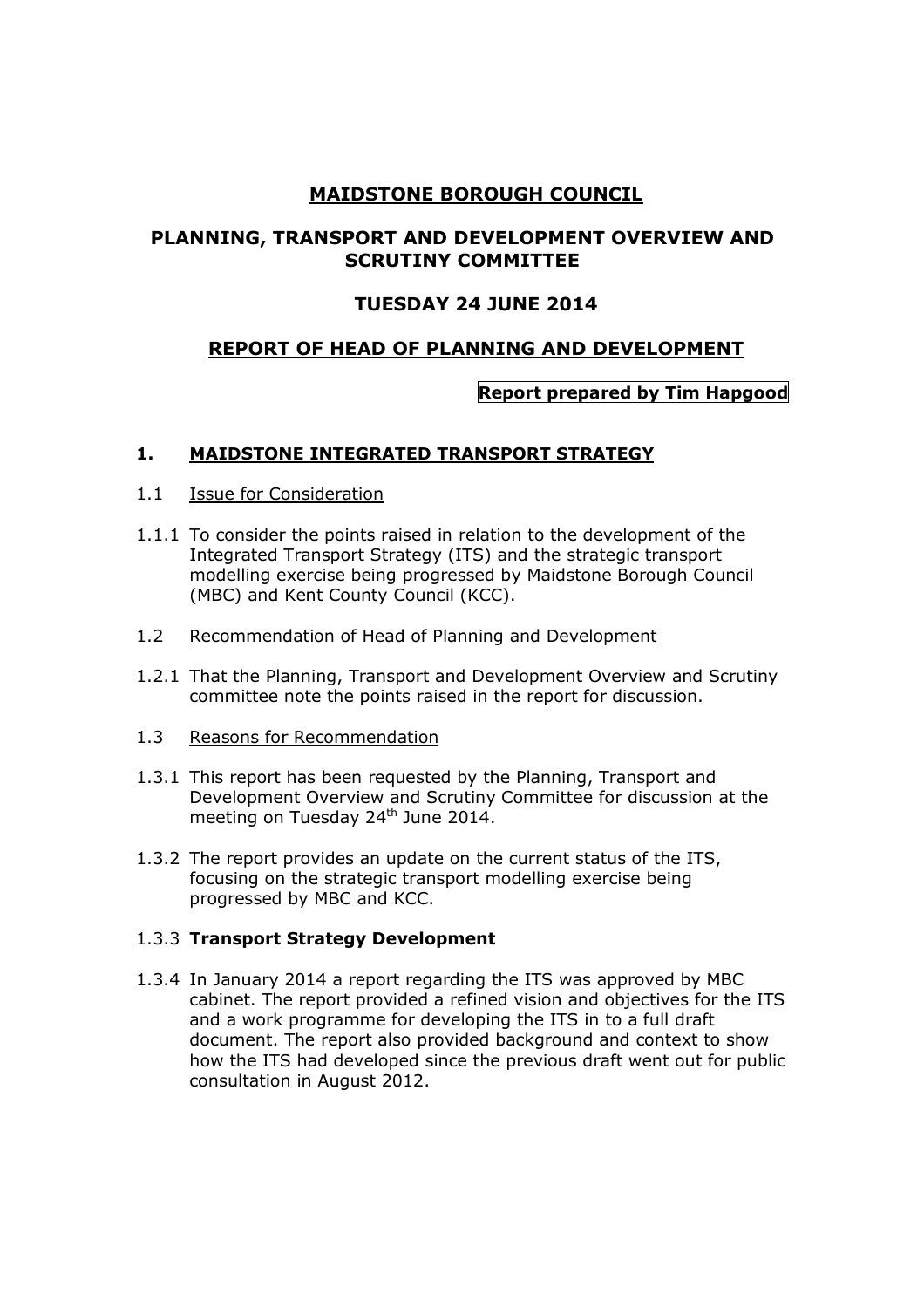- 1.3.5 The cabinet report from January has been included as a background document for ease of reference (Appendix A). However the key elements that form the transport strategy framework as stated in the cabinet report are outlined below.
- 1.3.6 The essential transport strategy elements include:-
	- A more targeted park and ride service, with new and / or improved sites in the vicinity of M20 junction 7 and at Linton Crossroads on the A229 corridor to the south of the town, aimed at long-stay commuters into the town centre;
	- Bus priority measures in tandem with the enhanced park and ride service;
	- Highway capacity improvements at the bridges gyratory and at other key junctions in and around the strategic development areas of north west Maidstone, south east Maidstone and M20 junction 7, to improve journey time reliability and air quality;
	- Increased bus service frequencies (to at least every 7 minutes) on radial routes serving Maidstone town centre;
	- Walking and cycling infrastructure, focusing on improved wayfinding, safer crossing points at the town centre gyratory, and improvements to the River Medway towpath;
	- A car sharing initiative in partnership with local employers; and
	- A refreshed town centre parking strategy, which will look to increase long-stay car parking charges and reduce car parking supply to promote the use of park and ride, whilst retaining shortstay car parking to prioritise shoppers and visitors.
- 1.3.7 The cabinet report also acknowledged that the previous transport modelling exercise was now out of date. It was therefore agreed that new transport modelling was required based on the growth projections in the local plan in order to ensure the local plan is supported by a robust and sound transport evidence base.

#### 1.3.8 **Maidstone Transport Modelling**

1.3.9 MBC and KCC have subsequently been working together to progress with the strategic transport modelling. The modelling work has been split in to a number of stages as set out below. The first stage is currently underway and set to be completed by the end of June 2014. All of the modelling work is being carried out to be Department for Transport (DfT) compliant and using the VISUM software package. The